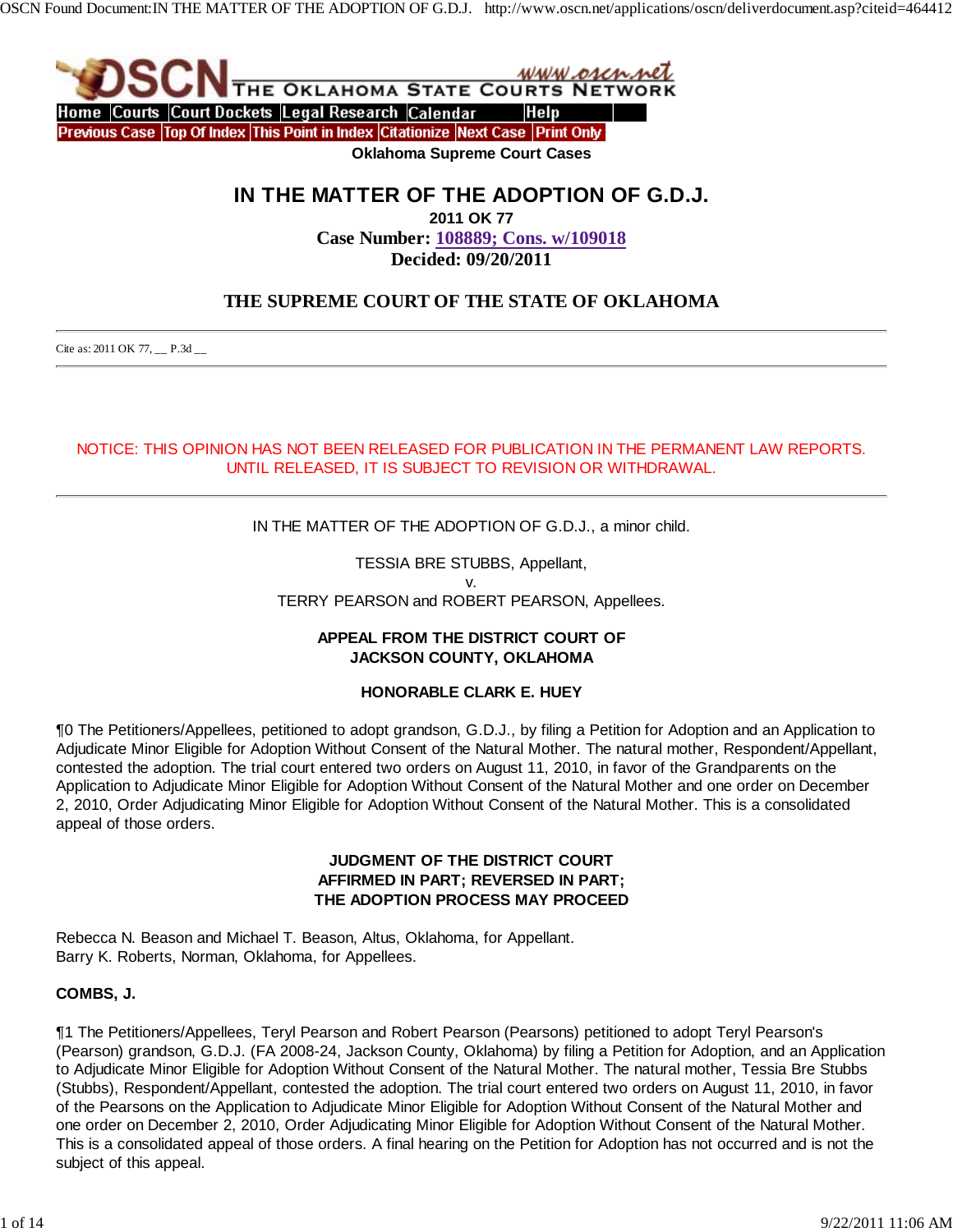#### **FACTUAL AND PROCEDURAL HISTORY**

¶2 On October 21, 2008, the Pearsons filed a Petition for Adoption and Application to Adjudicate Minor Eligible for Adoption Without the Consent of the Natural Mother (AWOC), in Jackson County, Oklahoma (FA 2008-24). The Pearsons seek to adopt Pearson's grandson, G.D.J., a child who is alleged to be of Native American descent (Seminole Nation). The grounds alleged for the Adoption Without Consent were based on the failure of Stubbs to contribute to the support of

G.D.J., and failure to maintain a meaningful relationship with G.D.J. $^{\rm 1}_{\rm }$  As the petition asserted, G.D.J. was eligible for membership in the Seminole Nation. The Seminole Nation and Bureau of Indian Affairs were given notice of the proceedings.

¶3 On December 22, 2008, the Seminole Nation intervened and requested notification of all hearings, access to all documents submitted to the court, leave to submit its own reports and evidence, and leave to proceed further. On December 29, 2008, the Seminole Nation announced to the trial court that it would not seek to transfer the case to tribal

court.<sup>2</sup> The Seminole Nation has been given notice of all pleadings and hearings throughout the case. On March 4, 2009, Stubbs filed her Answer to the Application to Adjudicate Minor Eligible for Adoption Without Consent of the Natural Mother, and contested the proceedings. Stubbs alleged that because G.D.J. is eligible for membership in the Seminole

Nation, the state and federal Indian Child Welfare Acts apply. $\frac{3}{2}$ 

¶4 On February 3 and 24, 2009, an attorney and guardian ad litem respectively were appointed by the trial court for G.D.J. On November 19, 2009, Appellant filed a Motion to Dismiss the FA 2008-24 case on the grounds that another case before the same court (FA 2009-24) had already granted an order adjudicating G.D.J. to be eligible for an adoption

without consent of the natural mother and was therefore *res judicata*. 4 The trial court denied Appellants Motion to Dismiss on December 18, 2009.

¶5 The trial on Appellees' Application to Adjudicate Minor Eligible for Adoption Without Consent of the Natural Mother began on March 10, 2010. The testimony revealed Pearson provided all the support for G.D.J. since that child was born, including food and housing. Stubbs revealed to Pearson that she and G.D.J.'s father, Brantley Jones, had been using drugs and, on April 17, 2007, Appellees sought and obtained emergency temporary custody of G.D.J. because the

mother was in jail on criminal charges.<sup>5</sup> On October 6, 2008, an order was entered granting Pearson custody of G.D.J. This order also required Appellant to pay child support. Trial testimony demonstrated, during the relevant period, Appellant paid no money for G.D.J.'s support, and Appellant had been periodically employed and had income from other sources during the relevant period.<sup>6</sup>

¶6 Testimony was presented showing Stubbs had no meaningful or positive contact with G.D.J. Pearson kept records of Stubbs' visitations and phone calls. Contacts were sporadic, and there would be weeks at a time where no contact was made. Additional evidence indicated Stubbs had relationships with a convicted sex offender and another convicted felon, and G.D.J. was present during some of those contacts. The Pearsons presented evidence showing Stubbs had called to ask for visitation only five times in the fourteen months preceding the filing of the Petition for Adoption, and for seven of

those fourteen months, she had no contact with G.D.J. $^7$ 

¶7 At trial on March 11, 2010, Appellant's counsel demurred to the evidence. The grounds for the demurrer were that Pearson had gained possession of G.D.J. in the previous custody case (CV 2007-159) in contravention of Oklahoma law,

and Stubbs had been ordered not to pay support in a previous paternity case (CV 2006-335).<sup>8</sup> Briefs were submitted, and on March 26, 2010, the demurrer was denied.

¶8 Following the denial of Stubbs' demurrer, Stubbs presented no evidence to controvert her failure to pay support during the relevant period. Stubbs admitted she had paid no money to the Pearsons for G.D.J.'s support, or brought any other

items of support to the Pearsons during the relevant period.  $\frac{9}{5}$  She did not dispute her violations of the law, drug use, or association with felons. Stubbs did not institute any court proceedings in regard to denial of visitation with G.D.J. during the relevant period.

¶9 The trial concluded on April 14, 2010. Appellant's counsel, having filed a Motion Requesting Findings of Fact and Conclusions of Law, chose to rely on the trial court to draft written findings of fact and conclusions of law, and did not submit proposed Findings of Fact and Conclusions of Law.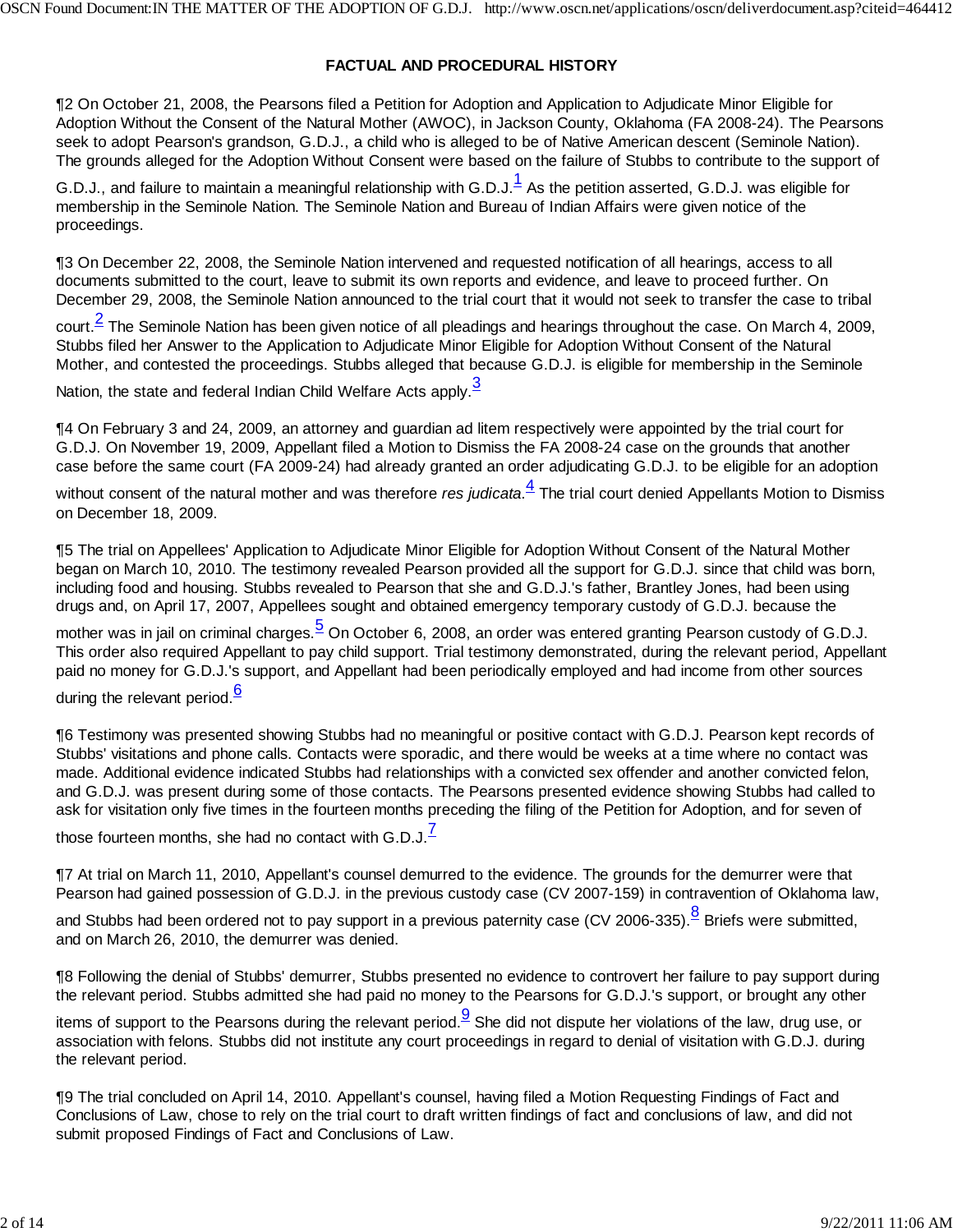¶10 On August 11, 2010, the trial court made two orders: (1) Order Addressing Failure to Support, 10 O.S. Section 7505-4.2(B) and; (2) Order Addressing Failure to Maintain Relationship, 10 O.S. Section 7505-4.2(H). In the order addressing failure to support G.D.J., the court found Appellant paid no support between August 21, 2007, and October 21, 2008; the Appellees paid one hundred percent (100%) of the support for G.D.J.; the agreement to pay no child support between the parents to G.D.J., in case CV 2006-335, did not negate her duty of support; Appellant had the ability to obtain gainful employment; Appellant had income from other unidentified sources; and was aware she had an obligation to support G.D.J. The trial court found the Appellees had proven, by clear and convincing evidence, Appellant willfully failed and neglected to contribute to the support of G.D.J. according to her financial ability.

¶11 In the second order addressing failure to maintain relationship, the trial court found, between August 21, 2007, and October 21, 2008, Appellant had thirteen contacts with G.D.J., no more than three times in any month, and during seven of the fourteen months, she had no contact with G.D.J. The trial court determined during two of these visits, Appellant was in the company of convicted felons, one of whom was a registered sex offender. The trial court found the contacts were neither positive nor substantial and the Appellees met their burden of proof by clear and convincing evidence, and Appellant failed to establish and/or maintain a substantial and positive relationship with the minor child, pursuant to 10 O.S. Supp. 2007, Section 7505-4.2 (H).

¶12 On August 19, 2010, Appellant filed a motion for new trial on the grounds the two orders were not sustained by sufficient evidence and/or were contrary to law. A hearing was had on October 18, 2010, at which time Appellant raised the defense of lack of subject-matter jurisdiction. The trial court denied the motion for new trial on October 20, 2010.

¶13 On October 7, 2010, Appellees filed a Motion to Settle Journal Entry and submitted a proposed order adjudicating G.D.J. eligible for adoption without consent of the natural mother. The Appellant filed her Objections and a Response. On

November 5, 2010, Appellant filed a Petition in error with this Court appealing the August 11, 2010 orders.<sup>10</sup> On November 12, 2010, Appellees filed a Motion to Dismiss Appeal. On December 13, 2010, this Court denied the Motion to Dismiss.

¶14 A hearing was held on November 29, 2010, on the Motion to Settle Journal Entry, originally filed October 7, 2010. Appellees argued the August 11, 2010, orders were not final appealable orders. The Appellant argued the orders were appealable pursuant to Supreme Court Rule 1.20(b) and Title 12 O.S. §§ 681, 696.2 and 696.3. She also argued the trial court lacked subject-matter jurisdiction pursuant to Supreme Court Rule 1.37.

¶15 The trial court issued an Order Adjudicating Minor Eligible for Adoption Without Consent of the Natural Mother on December 2, 2010. The trial court also issued an order on the same day stating its findings as follows:

> Section 611 of Title 12 states that upon the request of a party, findings shall be made "upon questions of law involved in the trial." The record does not reflect that "questions of law" were raised, presented, or involved at trial as to the issues of subject matter jurisdiction or compliance with either UCCJEA or ICWA. Rather, the only "questions of law involved in the trial" and presented as contested issues and questions for the Court were: whether the natural mother failed to contribute to the support of the minor child as per 10 O.S. Section 7507(sic)-4.2(B), and whether she failed to maintain a relationship as set forth in 10 O.S. Section 7507(sic)-4.2(H). Although the Court may have erroneously entitled the findings of fact and conclusions of law filed on August 11, 2010 as "orders", (sic) the filed document in fact reflects findings of fact and conclusions of law as requested by the natural mother. The Court declines to make further findings of fact and conclusions of law, but does on this date enter an Order Adjudicating Minor Eligible for Adoption without Consent of the Natural Mother, all for the reasons stated in the record by Attorneys Womack, Mills and Dresback and to memorialize by Journal Entry the findings of fact and conclusions of law filed on August

11, 2010..(sic)<sup>11</sup>

¶16 On December 13, 2010, this Court issued an Order denying the Motion to Dismiss Appeal filed on November 12, 2010. We additionally held the August 11, 2010, orders were final orders, and the appeal may proceed. Any party who was aggrieved by the trial court's order concerning the Motion to Settle Journal Entry was authorized to file a supplemental petition in error to seek review of that order. Appellant then filed a Supplemental Petition in Error and a

second Petition in Error, as well as a Motion to Consolidate the two appeals. $12$  This Court issued an order consolidating the two appeals under Case No. 108,889, on December 21, 2010.

### **STANDARD OF REVIEW**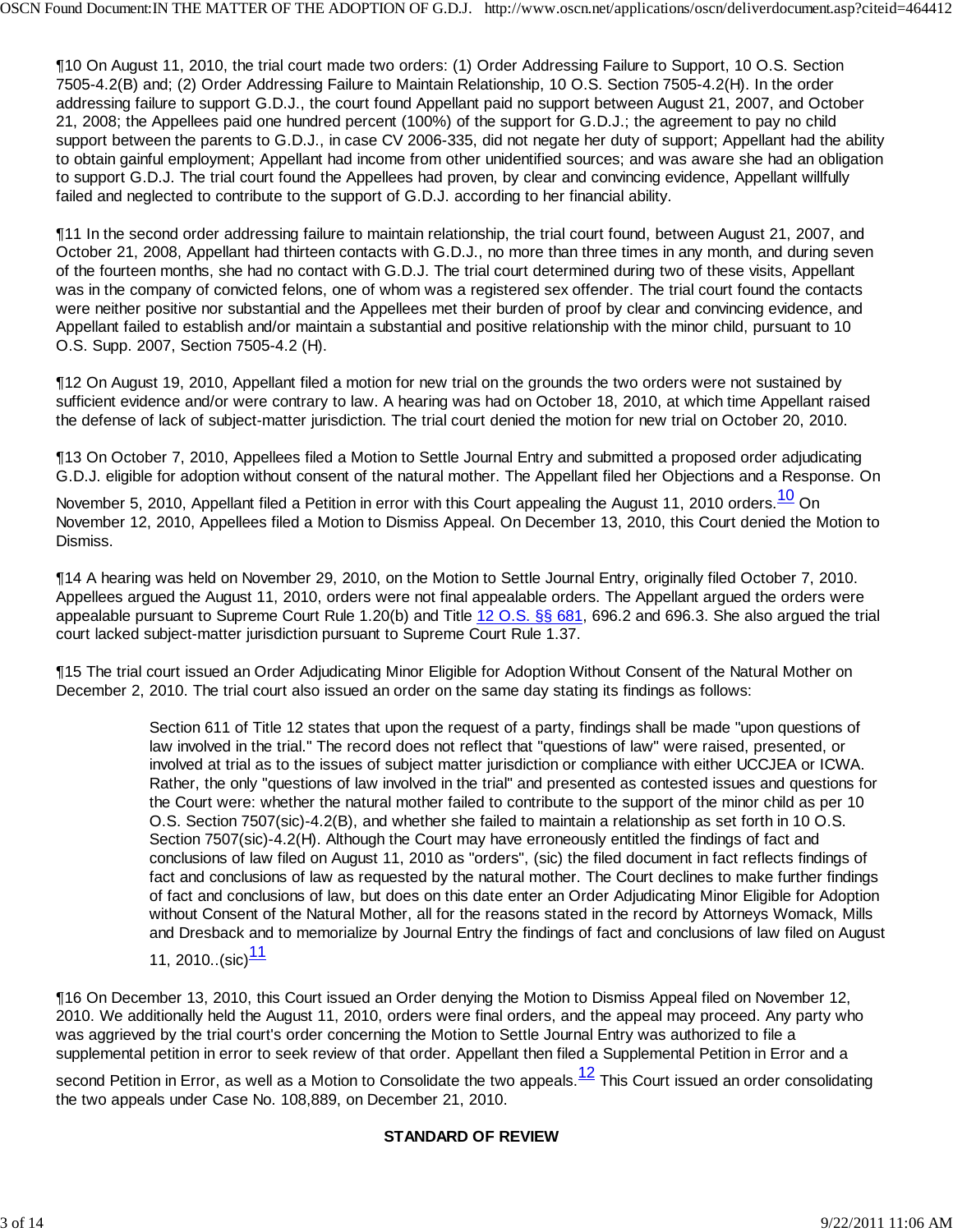¶17 We review a trial court's judgment concerning questions of law by *de novo* review standard, without deference to the trial court's conclusion. *In re A.N.O.*, 2004 OK 33*, ¶3,* 91 P.3d 646*, 647*. When making a determination of a child's eligibility for adoption without consent, an appellate court will review issues of fact under a clear and convincing standard. *In re Adoption of C.D.M.*, 2001 OK 103*, ¶13,* 39 P.3d 802*, 807.* The burden is on the party seeking to adopt without consent to prove such adoption is warranted by clear and convincing evidence. *Id*. "Accordingly, the decision of the trial court will not be disturbed unless it fails to rest on clear and convincing evidence." *Id*.

#### **ANALYSIS**

¶18 Two grounds for adoption without consent were alleged by the Pearsons. First, the natural mother failed to provide support during the relevant period, and second, she did not establish and/or maintain a substantial and positive relationship with the minor child, G.D.J., during the same period. Subsections B and H of Section 7505-4.2 of Title 10 of the Oklahoma Statutes provide:

> B. Consent to adoption is not required from a parent who, for a period of twelve (12) consecutive months out of the last fourteen (14) months immediately preceding the filing of a petition for adoption of a child or a petition to terminate parental rights pursuant to Section 7505-2.1 of this title, has willfully failed, refused, or neglected to contribute to the support of such minor:

> 1. In substantial compliance with an order entered by a court of competent jurisdiction adjudicating the duty, amount, and manner of support, or

> 2. According to such parent's financial ability to contribute to such minor's support if no provision for support is provided in an order. For the purposes of this section, support for the minor shall benefit the minor by providing a necessity. Payments that shall not be considered support shall include, but are not limited to:

a. genetic and drug testing,

- b. supervised visitation,
- c. counseling for any person other than the minor,
- d. court fees and costs,
- e. restitution payments, and

f. transportation costs for any person other than the minor, unless such transportation expenses are specifically ordered in lieu of support in a court order.

The incarceration of a parent in and of itself shall not prevent the adoption of a minor without consent.

H. 1. Consent to adoption is not required from a parent who fails to establish and/or maintain a substantial and positive relationship with a minor for a period of twelve (12) consecutive months out of the last fourteen (14) months immediately preceding the filing of a petition for adoption of the child.

2. In any case where a parent of a minor claims that prior to the receipt of notice of the hearing provided for in Sections 7505-2.1 and 7505-4.1 of this title, such parent had been denied the opportunity to establish and/or maintain a substantial and positive relationship with the minor by the custodian of the minor, such parent shall prove to the satisfaction of the court that he or she has taken sufficient legal action to establish and/or maintain a substantial and positive relationship with the minor prior to the receipt of such notice.

3. For purposes of this subsection, "fails to establish and/or maintain a substantial and positive relationship" means the parent:

a. has not maintained frequent and regular contact with the minor through frequent and regular visitation or frequent and regular communication to or with the minor, or

b. has not exercised parental rights and responsibilities.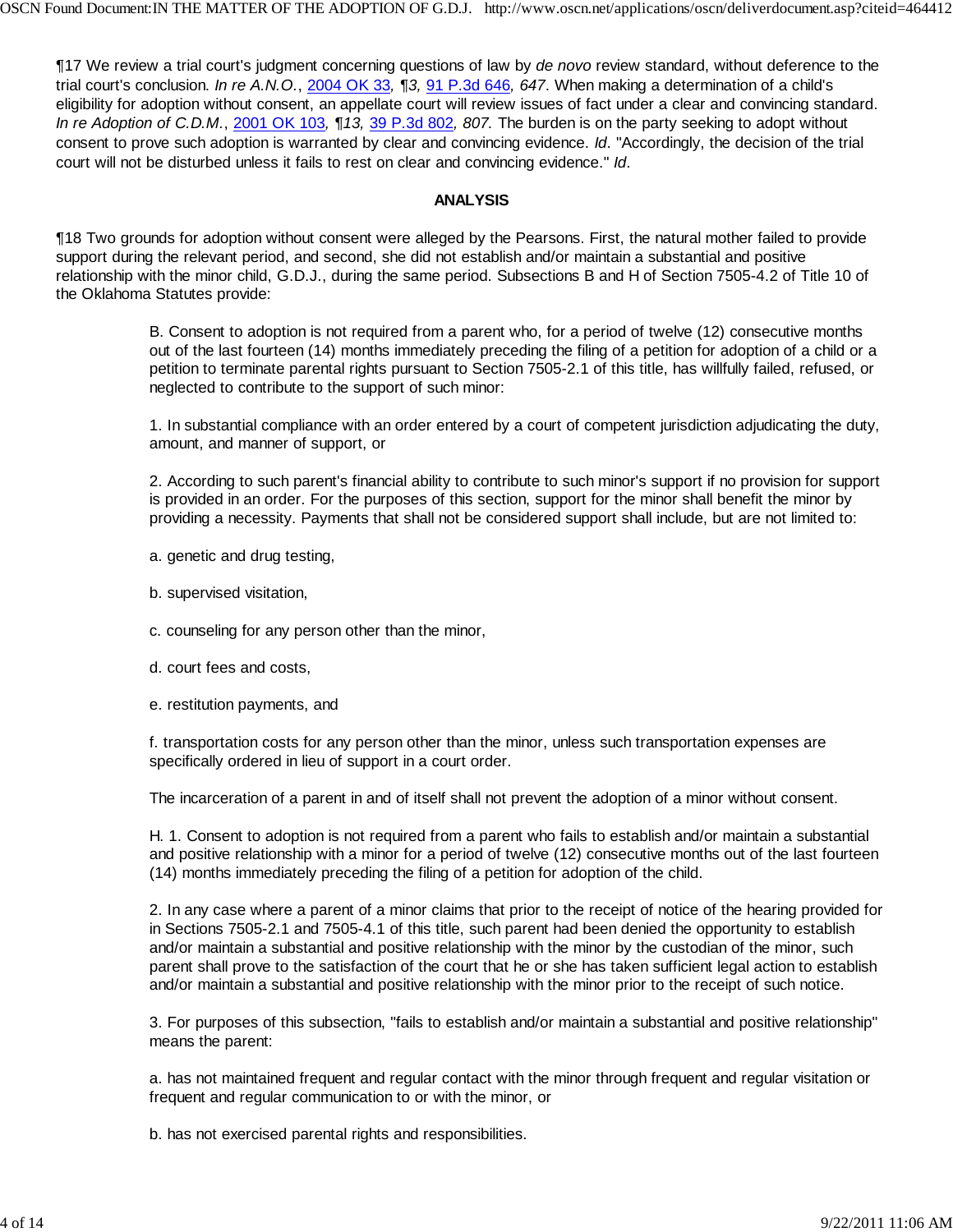In the present case, the fourteen-month period (relevant period) is from August 21, 2007, through October 21, 2008.

¶19 A parent's consent to an adoption is not required if the parent willfully fails, refuses, or neglects to contribute to the support of their minor child in substantial compliance with a court order or according to the parent's financial ability to

contribute to the minor's support if no provision for support is provided in an order.<sup>13</sup> A parent's consent to adoption is also not required from a parent who fails to establish and/or maintain a substantial and positive relationship with the minor

child. $\frac{14}{1}$  This is defined as not maintaining "frequent and regular contact with the minor through frequent and regular visitation, or frequent and regular communication with the minor, or has not exercised parental rights and

responsibilities."<sup>15</sup> The statute allows a defense to this requirement if, prior to the notice of the hearing on the application for adoption without consent, the parent can prove to the satisfaction of the court that he or she has taken sufficient legal action to establish and/or maintain a substantial and positive relationship with the minor child. Such action is based on the parent being denied the opportunity to have a relationship with the minor child due to the actions of the custodian. A parent may lose their right to consent to an adoption if either or both of these requirements are proven to the court by clear and convincing evidence.

#### **FAILURE TO SUPPORT**

¶20 Although Stubbs admits she was employed and had other resources over the relevant period she did not pay any

money or provide any necessities to the Pearsons for G.D.J.'s care  $\frac{16}{16}$  She asserts she had no duty to support because she was following a "no support" order in the paternity case which granted joint custody to the natural parents and stated "no support shall be owed by either Petitioner or Respondent."

¶21 This Court previously addressed a similar issue in *Slover v. Smith,* 1988 OK 119*,* 765 P.2d 1202. In *Slover* the natural parents of a two-year-old son were divorced in 1984. The mother received custody, and the father was ordered to pay support. Subsequently, the parents filed a joint motion to modify custody and a modification order was entered which placed custody in the father and "no child support [was] ordered payable by either party." This Court held:

> A natural parent who pays no child support in reliance on a prior *explicit* judicial exoneration of any financial obligation is neither refusing substantially to comply with a court order nor becomes liable to provide support according to one's financial ability. . . (*Emphasis Added*)

¶22 The facts in the present case reveal there was no explicit order to pay support for the benefit of G.D.J. The Pearsons did not receive custody of G.D.J until the trial court granted emergency custody on April 17, 2007. There was no order adjudicating Stubbs' duty of support until October 6, 2008, when she was ordered to pay Two Hundred and Three Dollars

(\$203.00) per month to the Pearsons.<sup>17</sup> Pearsons then filed, on October 21, 2008, their Application to Adjudicate the Minor Eligible for Adoption Without Consent of the Natural Mother alleging Stubbs' failure to support. In the present case, the trial court found clear and convincing evidence that she did not support G.D.J. according to her financial ability during the relevant period, and therefore granted the Pearsons Application to Adjudicate the Minor Eligible for Adoption Without Consent of the Natural Mother. We find the trial court erred in this finding. See *Slover v. Smith, supra.*

#### **FAILURE TO ESTABLISH AND/OR MAINTAIN A SUBSTANTIAL AND POSITIVE RELATIONSHIP**

¶23 Pearson initially obtained custody by virtue of an Emergency Custody Order entered on April 17, 2007, in CV 2007-159, originally filed by Pearson seeking a custody order under the provisions of 43 O.S. § 101 et seq. This emergency order was in effect until the October 6, 2008, final custody order and was silent as to visitation. The emergency order provided and authorized Pearson to "perform all necessary acts to care for the needs of this child, including but not limited to providing counseling, medical needs, enrollment of this child in school, and otherwise take any necessary steps to care and protect the child."

¶24 At trial on the Application to Adjudicate Minor Eligible for Adoption Without Consent of the Natural Mother, testimony was taken to show Stubbs had not established and/or maintained a substantial and positive relationship with G.D.J. during the relevant period. Pearson kept a calendar showing when Stubbs had contact with G.D.J. including phone calls made to her residence by Stubbs or other members of her family.

¶25 Stubbs asserted, during the relevant period, she had been denied visitation. It appears from the testimony and record that this occurred in March and/or April, July, and August of 2008. One denial of visitation occurred when Stubbs was in a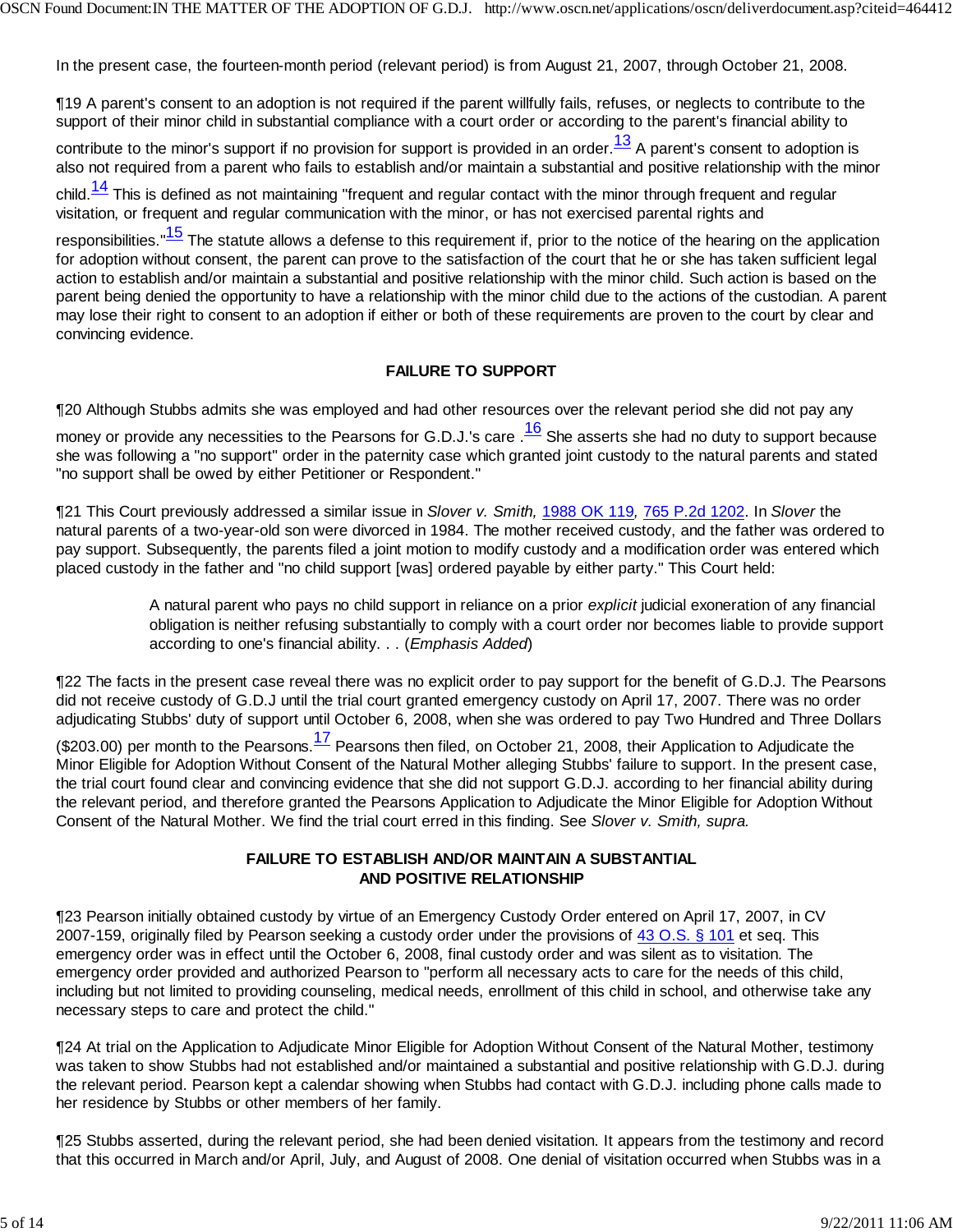drug rehabilitation facility, and the other when Stubbs was notified by the Kiowa County Health Department that she had a

positive tuberculosis skin test and it was being evaluated.<sup>18</sup> Stubbs was also denied visitation another time because Pearson was concerned about the condition Stubbs seemed to be in on the phone and felt it was not in G.D.J.'s best interest to have visitation that day. The parties provided conflicting testimony about another time visitation was denied, either in March or April, when Pearson and Stubbs' mother had a heated argument. In March, Stubbs was allowed visitation, and during that visitation when she had possession of G.D.J., she was arrested at the court house in Greer

County, Oklahoma.<sup>19</sup>

¶26 In his August 11, 2010, order addressing failure to maintain relationship, and again in his December 2, 2010, order, Judge Huey found, during the relevant period, Stubbs had contact with G.D.J. only thirteen times, and for seven months, she had no contact.<sup>20</sup> A majority of the contacts were arranged by Stubbs' mother and not Stubbs. The trial court found the contacts she had were neither positive nor substantial. During some of the contacts, G.D.J., was in the presence of convicted felons, one of whom was a registered sex offender, she caused G.D.J. to miss a birthday celebration at his daycare, she was arrested at a courthouse while in possession of G.D.J., and she had put G.D.J. at risk of exposure to communicable diseases. Also, during this time she had various criminal proceedings filed against her, along with outstanding bench warrants.  $\frac{21}{1}$  Her testimony that she was prohibited from visiting or contacting G.D.J. was not found credible by the trial court. Additionally, the trial court did not find any proof she had taken sufficient legal action to remedy any denied opportunities to establish and/or maintain a substantial and positive relationship with G.D.J.

¶27 Stubbs' attorney argues she took sufficient legal action because of the litigation involved in the CV 2007-159 custody case. Section 7505-4.2 (H) of Title 10 of the Oklahoma Statutes requires a party to prove to the satisfaction of the court they took sufficient legal action against a denial of an opportunity to establish and/or maintain a substantial and positive relationship with the subject minor child by the custodian prior to the date of notice of the hearing on the adoption without consent. The record fails to demonstrate there was any action taken by Stubbs against the Pearsons during the relevant period based upon her being denied the opportunity to establish and/or maintain a substantial and positive relationship with G.D.J.

¶28 The trial court's findings that during the relevant period Stubbs did not maintain frequent and regular contact with the child through frequent and regular visitation or frequent and regular communication to or with the minor child, and further that she has not exercised her parental rights and responsibilities are clearly supported by the record. The trial court's conclusion, the Pearsons had established by clear and convincing evidence that Stubbs failed to establish and/or maintain a substantial and positive relationship with G.D.J., was likewise supported by the record.

¶29 We find no reason to disturb the trial court's finding that the Pearsons met their burden of proof that Stubbs failed to establish and/or maintain a substantial and positive relationship with G.D.J. over the relevant period, by clear and convincing evidence, and issuing an order granting the Application to Adjudicate the Minor Eligible for Adoption Without the Natural Mother's Consent.

### **ALLEGED ERRORS IN CV 2007-159 ARE NOT APPEALABLE**

¶30 Stubbs asserts errors were made in the grandparental custody case, CV 2007-159, which was filed and remains pending at this time. She argues everything in FA 2008-24, the case currently on appeal, fails because of the mistakes made in CV 2007-159. The proceedings conducted in CV 2007-159 are relevant only to the extent the trial court granted the Appellees temporary custody in that proceeding and what, if any, legal action was taken to establish and/or maintain a substantial and positive relationship with G.D.J. As we have found above, there is no evidence during the relevant period that Stubbs ever sought sufficient legal action concerning any alleged denials of opportunities for her to establish and/or maintain a substantial and positive relationship with G.D.J. Arguments about alleged errors in CV 2007-159 are beyond

the scope of this appeal. $\frac{22}{3}$ 

### **THE TRIAL COURT PROPERLY APPLIED THE INDIAN CHILD WELFARE ACT OF 1978 (25 U.S.C. §§ 1901** *et seq.***)**

¶31 Stubbs asserts the trial court incorrectly applied the Indian Child Welfare Act of 1978 (ICWA). She argues: 1) the requisite burden of proof on all issues in an adoption without consent of a natural parent is "beyond a reasonable doubt" rather than "clear and convincing evidence,"; 2) an adoption without consent of a natural parent constitutes a termination of parental rights as contemplated by the ICWA and; 3) in the alternative, if an adoption without consent is determined not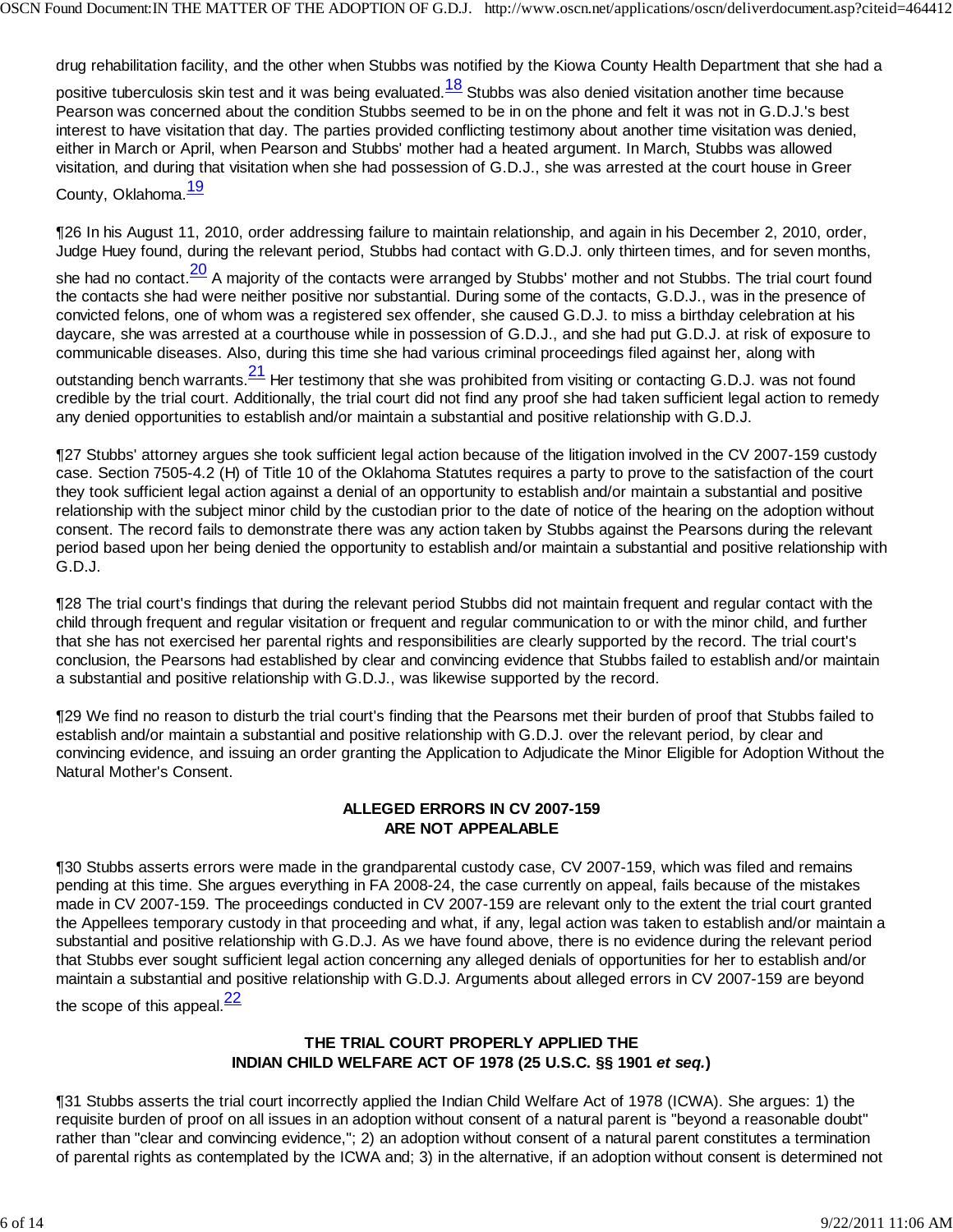to constitute a termination of parental rights the testimony of an expert witness at the adoption without consent hearing should have been required and a "beyond a reasonable doubt" standard of proof should have been applied to the issues in Section 1912(f) of the ICWA.

¶32 Section 1912(f) of the ICWA provides:

(a). . .In any involuntary proceeding in a State court, where the court knows or has reason to know that an Indian child is involved, the party seeking the foster care placement of, or termination of parental rights . . .

(f). . . No termination of parental rights may be ordered in such proceeding in the absence of a determination, supported by evidence, beyond a reasonable doubt, including testimony of qualified expert witnesses, that the continued custody of the child by the parent or Indian custodian is likely to result in serious emotional or physical damage to the child.

¶33 The issue, whether a proceeding to determine a minor eligible for adoption without consent of a natural parent, is a proceeding for termination of parental rights. Section 1903 (1) (ii) of the ICWA in its definition of "child custody proceedings" defines "termination of parental rights" as ". . . any action resulting in the termination of the parent-child relationship." In subdivision (iv) of this same paragraph, Congress separately defined "adoptive placement" as "the permanent placement of an Indian child for adoption, including any action resulting in a final decree of adoption."

¶34 A reading of the Oklahoma Adoption Code is relevant to a resolution of this question. In 1998, the Oklahoma

Legislature added subsection B to Section 7505-4.1 of Title 10 of the Oklahoma Statutes.<sup>23</sup> Subsection B forbids combining a hearing on an application for adoption without consent with a hearing on the application for a final decree of

adoption. $\frac{24}{1}$  This subsection further distinguishes the hearing, on an application for adoption without consent, from an application to terminate parental rights of a putative father. Subsections E, I, and J of Section 7505-4.1 provide further:

> E. At the hearing on an application to permit adoption without the consent or relinquishment of a parent, the court may determine whether the minor is eligible for adoption pursuant to Section 7505-4.2 of this title. At the hearing on an application to terminate the parental rights of a putative father, the court may, if it is in the best interests of the minor, determine that the consent of the putative father to the adoption of the minor is not required, and terminate any parental rights which the putative father may have, as provided in Section 7505-4.2 of this title.

> I. 1. . . . b. An appeal from an *order determining a child eligible for adoption which does not terminate parental rights* may be taken in the same manner provided for appeals from the court as provided in this subsection. The failure of a parent to appeal from an *order declaring a child eligible for adoption without consent of the parent which does not terminate parental rights* shall not preclude such parent from asserting error in the order after the final decree is rendered.

2. In an appeal concerning the termination of parental rights for purposes of adoption pursuant to this section *or from an order determining a child eligible for adoption which does not terminate parental rights pursuant to this section*, the appellant's designation of record shall be filed in the trial court within ten (10) days after the date of the judgment or order. Appellee's counter designation of record shall be filed in the trial court ten (10) days after appellant's designation of record is filed in the trial court.

3. All appeals of cases concerning the termination of parental rights for purposes of adoption *or an order determining a child eligible for adoption which does not terminate parental rights pursuant to this section* shall be initiated by filing a petition in error in the Supreme Court within thirty (30) days of the filing of the order, judgment, or decree appealed from. The record on appeal shall be completed within thirty (30) days from the filing of the petition in error. Any response to the petition in error shall be filed within twenty (20) days from the filing of the petition in error . . .

J. Any appeal when docketed should have priority over all cases pending on said docket. Adjudication of appeals and any other proceedings concerning the termination of parental rights *or the determination that a child is eligible for adoption without consent which does not terminate parental rights pursuant to this section* shall be expedited by the Supreme Court.

*(Emphasis Added)*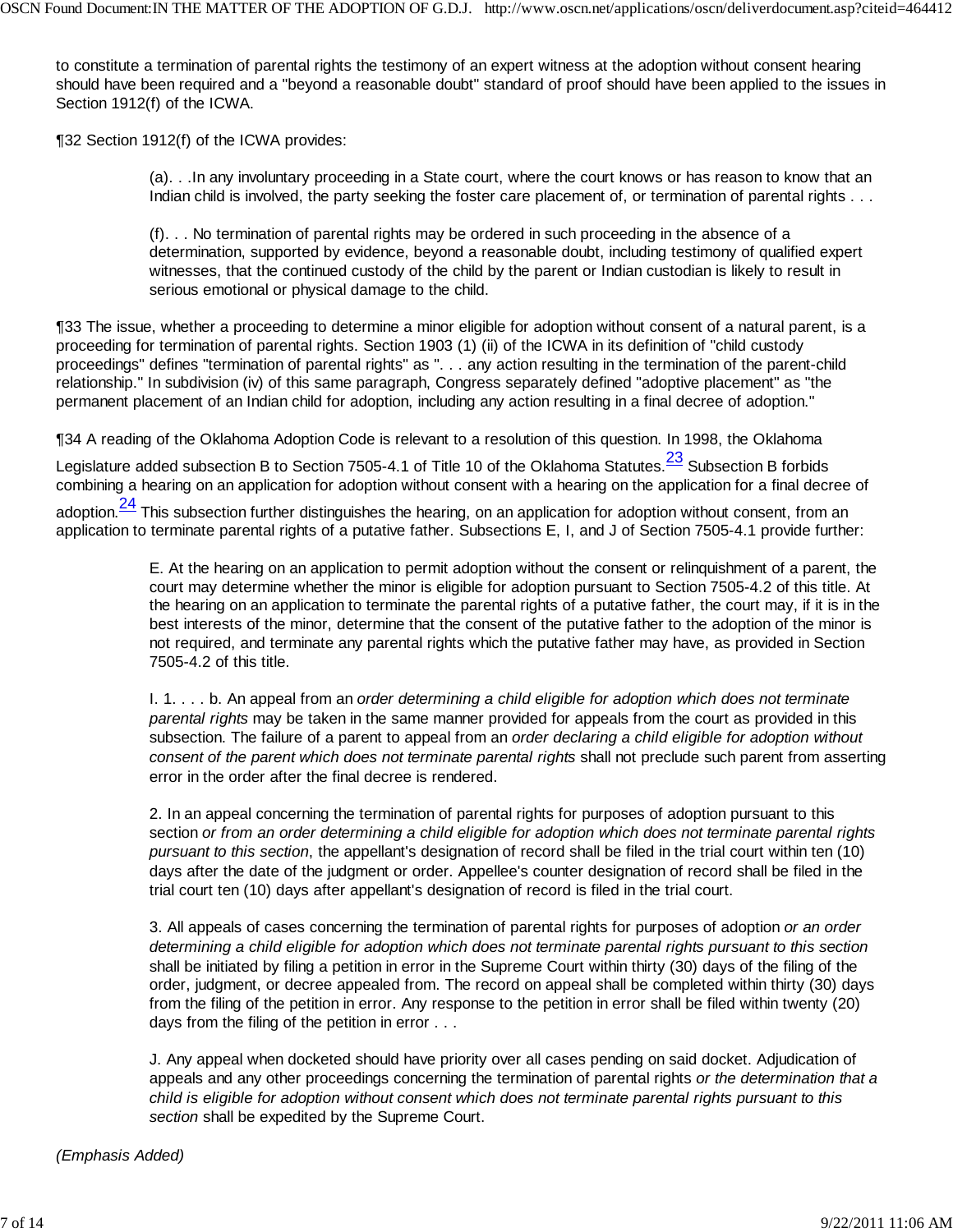¶35 By the very language of these subsections, only in a termination case of a putative father's parental rights, can a trial court simultaneously find consent is unnecessary, and terminate such rights. This is distinguished from a determination that a child is eligible for adoption without consent, which does not terminate parental rights.

¶36 Section 1912 of the ICWA requires the use of a "beyond a reasonable doubt" standard of proof, for certain purposes, in a proceeding to terminate parental rights. As discussed above, our statutes prohibit a trial court from taking any action that results in a termination of the parent-child relationship in a proceeding to determine a minor child eligible for adoption without the consent of a natural parent. Therefore, a "clear and convincing" standard of proof is all that is necessary in such a proceeding. The higher standard of proof is relevant to the specific determination, the continued custody of the child by the parent or Indian custodian, is likely to result in serious emotional or physical damage to the child. The hearing on the petition for adoption, which has not occurred in the present case, will be a proceeding which may result in the termination of a parent-child relationship, and is the only proceeding in which the court may grant a final decree of adoption. At the hearing on the petition for adoption, evidence relevant to matters included in subsection (f) of Section 1912 must be proven "beyond a reasonable doubt" in order to support a determination that parental rights should be terminated, including the testimony of an expert witness.

¶37 In *Merrell v. Merrell*, 1985 OK 107*,* 712 P.2d 35, this Court considered the procedures of 10 O.S. Supp. 1975 Section 60.7, the predecessor to the provisions of 10 O.S. 2001, Section 7505-4.1. This Court determined "that it is the parental right of consent, rather than the absolute termination of all parental ties to the child, at issue in a section 60.7

hearing, we still . . . find the clear and convincing evidence standard . . . to be proper."25 This position was reiterated in *In the Matter of the Adoption of J.R.M.* 1995 OK 79*, ¶17,* 899 P.2d 1155*, 1161,* wherein this Court stated:

> . . . Absolute termination of parental rights is not decided at the time the consent issue is determined. Only when the final decree of adoption is entered are all parental responsibilities severed . . .

¶38 For the reasons stated above, we again find that a hearing on eligibility for an adoption without consent is not a termination proceeding. We further find the "beyond a reasonable doubt" standard of proof is only applicable for the purposes of 25 U.S.C. § 1912(f). Accordingly, the trial court applied the correct standard of proof at the hearing on the application to adjudicate minor eligible for adoption without consent of the natural mother.

#### **THE TRIAL COURT HAD SUBJECT-MATTER JURISDICTION**

¶39 Stubbs next asserts the trial court lacked subject-matter jurisdiction to hear the eligibility for an adoption without consent because another adoption case (FA 2009-24) in the same jurisdiction had already granted eligibility for an adoption without consent. FA 2009-24 is a second petition for adoption filed by the Pearsons in Jackson County and remains pending before the same judge. It involves the same parties and minor child and sought an order determining G.D.J. eligible for adoption without consent of the natural mother. On November 18, 2009, the trial court entered a default

order, in FA 2009-24, adjudicating the minor eligible for adoption without consent of the natural mother. $\frac{26}{10}$  The trial court found the natural mother had failed to support the minor child for a period of twelve consecutive months out of the last fourteen months immediately preceding the filing of the petition for adoption of G.D.J. Stubbs argues it is a legal impossibility for a natural parent to lose their ability to consent to adoption more than once on the same child and the trial

court erred in failing to dismiss for want of subject-matter jurisdiction. $\frac{27}{10}$  Therefore, the trial court had no real ability to adjudicate a right previously lost, and thus lacked subject-matter jurisdiction.

¶40 We disagree. The determination of eligibility for an adoption without consent is solely based on a limited time frame. Once a petition is filed, the relevant time period is set by the provisions of 10 O.S. Supp. 2007, Section 7505-4.2 (B) and (H). The evidence necessary to prove whether an adoption may proceed without a natural parent's consent cannot deviate from the "twelve (12) consecutive months out of the last fourteen (14) months immediately preceding the filing of a petition for adoption of a child . . . " This evidence must show, during this relevant period, either the natural parent willfully failed, refused, or neglected to contribute to the support of such minor child, or failed to establish and/or maintain a substantial and positive relationship with the minor child. The evidence necessary to prove whether consent is necessary will concern a different timeline. Although confusing in the present case, it would appear the Appellees felt compelled to define a second timeline within which they allege the natural mother failed to support G.D.J. Such determination alone will not bar a

court from subject-matter jurisdiction over the first alleged timeline.  $\frac{28}{10}$  The trial court did not commit reversible error, as alleged, by prohibiting Appellant from presenting evidence concerning case number FA 2009-24.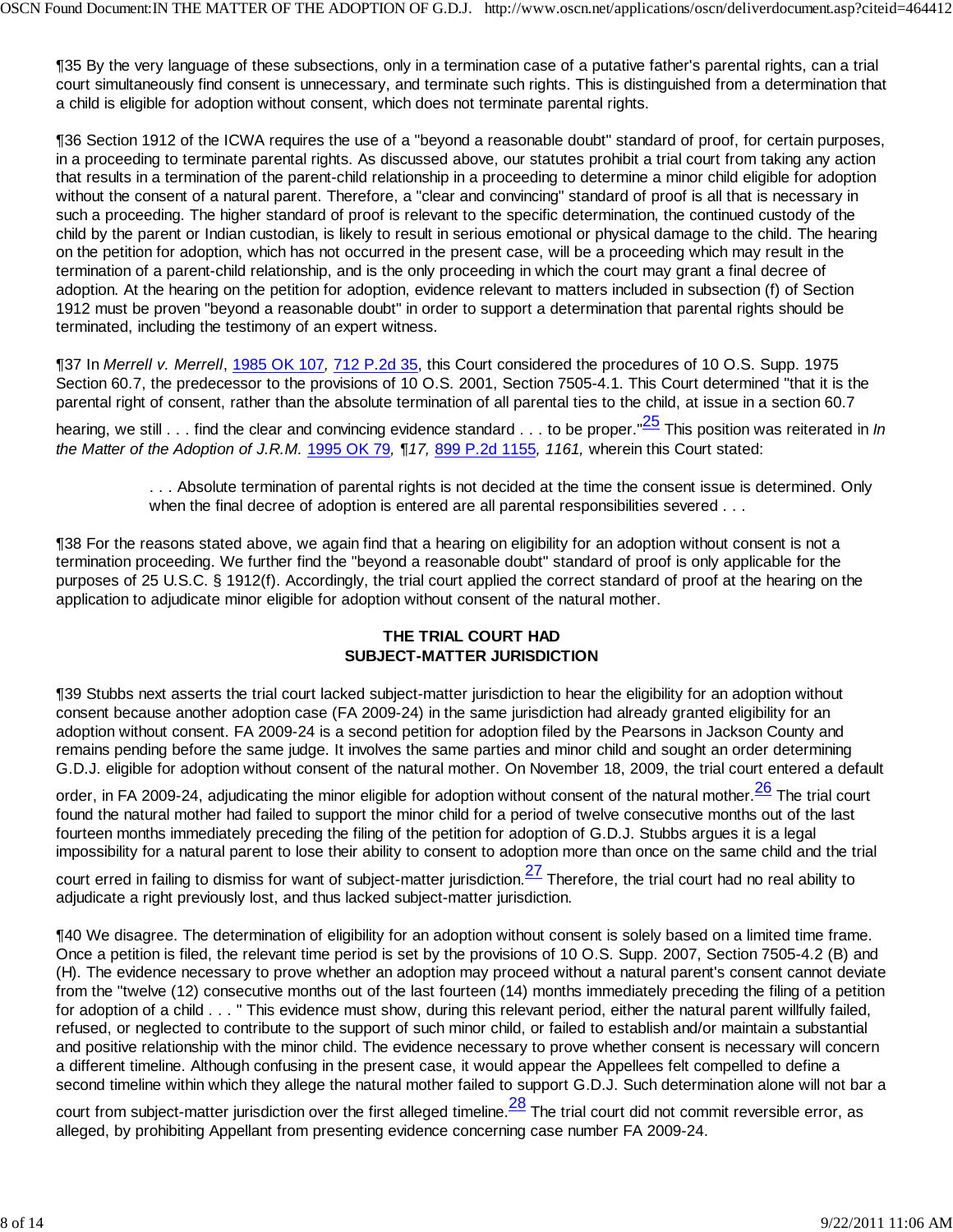¶41 Appellant additionally asserts the trial court did not have subject-matter jurisdiction because the Appellees failed to satisfy the provisions of the Oklahoma Adoption Code, 10 O.S. Supp. 2005, Section 7502-1.1 (C)-(E)(2). Appellants "candidly" admit the Appellees satisfied the jurisdictional requirements of 10 O.S. Supp. 2005, Section 7502-1.1 (A)(1)(a). The argument appears to be, the failure of the Appellees to satisfy irrelevant provisions of Section 7502-1.1 (C)-(E)(2), somehow deprived the trial court of subject-matter jurisdiction. This argument is without merit. These subsections provide certain restrictions on jurisdiction when another court of this state has jurisdiction in a deprived action or when a custody or adoption proceeding is pending in a court of another state. No party asserts there is any other action pending in any other jurisdiction either within Oklahoma or without Oklahoma other than the previously mentioned case, FA-2009-24. Any failure to specifically make findings of the lack of any other pending matter is harmless at best.

¶42 The trial court had jurisdiction pursuant to subparagraph a of paragraph 1 of subsection A of Section 7502-1.1. The statute provides:

> A. Except as otherwise provided in this section, a court of this state has jurisdiction over proceedings to terminate parental rights and proceedings for the adoption of a minor commenced pursuant to the Oklahoma Adoption Code if:

> 1.a. Immediately preceding commencement of the proceeding, the minor lived in this state with a parent, a guardian, a prospective adoptive parent, or another person acting as parent, for at least six (6) consecutive months, excluding periods of temporary absence,

¶43 The Pearson's Petition for Adoption in the present action established the necessary facts for jurisdiction. This Court has consistently held subject-matter jurisdiction is invoked by the pleadings filed and where such pleadings state a case over which the jurisdiction of the court extends, then jurisdiction will attach, and the court has the power to hear and

determine the issues. $\frac{29}{10}$  We find the trial court has jurisdiction over the subject matter of this case and the Pearsons' Petition sufficiently invoked that jurisdiction.

### **FINDINGS OF FACT AND CONCLUSIONS OF LAW**

¶44 Stubbs next argues the trial court failed in its August 11, 2010, and December 2, 2010, orders to make findings of

fact and conclusions of law contrary to the provisions of 12 O.S. 2001, Section 611. $\frac{30}{10}$  This Court has previously held "it is not prejudicial error in every case to deny a request for a separate finding of fact for the court is not bound to make separate findings concerning immaterial facts, nor is the court bound to find material facts in greater detail than necessary

for a correct decision of questions of law involved in the case in the event the action is reviewed by a higher court." $\frac{31}{1}$  The object of 12 O.S. 2001, § 611"is to enable the parties to have placed on the record the facts upon which the rights litigated depend, as well as the conclusions of law which the court drew from the facts found, so that exception may be

taken to the views of the trial court as to the law involved in the trial." $\frac{32}{1}$  The findings of fact and conclusions of law, although not specifically designated as such in the orders, were sufficient to present the issues to this Court on appeal

and failure to separately designate them also did not amount to prejudicial error.  $\frac{33}{5}$ 

# **THE ORDER OF AUGUST 11, 2011, AND THE DECEMBER 2, 2010, ORDER WERE SUFFICIENT TO CONSTITUTE APPEALABLE ORDERS**

¶45 Appellant additionally asserts the trial court was without jurisdiction to issue the order of December 2, 2010, following

her filing of an appeal with this Court concerning both August 11, 2010, orders. $\frac{34}{3}$  She states the trial court exceeded its jurisdictional authority, under Supreme Court Rule 1.37(a), in hearing and granting the Appellees' Motion and/or Amended

Motion to Settle Journal Entry.<sup>35</sup> Her contention is the December 2, 2010, Order Adjudicating Minor Eligible for Adoption Without Consent of the Natural Mother made findings of subject-matter jurisdiction not previously made by the trial court in the August 11, 2010, orders. On December 13, 2010, we held the August 11, 2010, orders were appealable orders and allowed any party aggrieved by the decision on the Motion to Settle Journal Entry to file a supplemental petition in error which did occur in this case. Because the August 11, 2010, orders are valid appealable orders we find Appellant's arguments concerning the December 2, 2010, Order Adjudicating Minor Eligible for Adoption Without Consent Of The Natural Mother to be moot and no further consideration is necessary by this Court. For all of the above reasons we affirm in part and reverse in part the judgment of the district court and the adoption may proceed.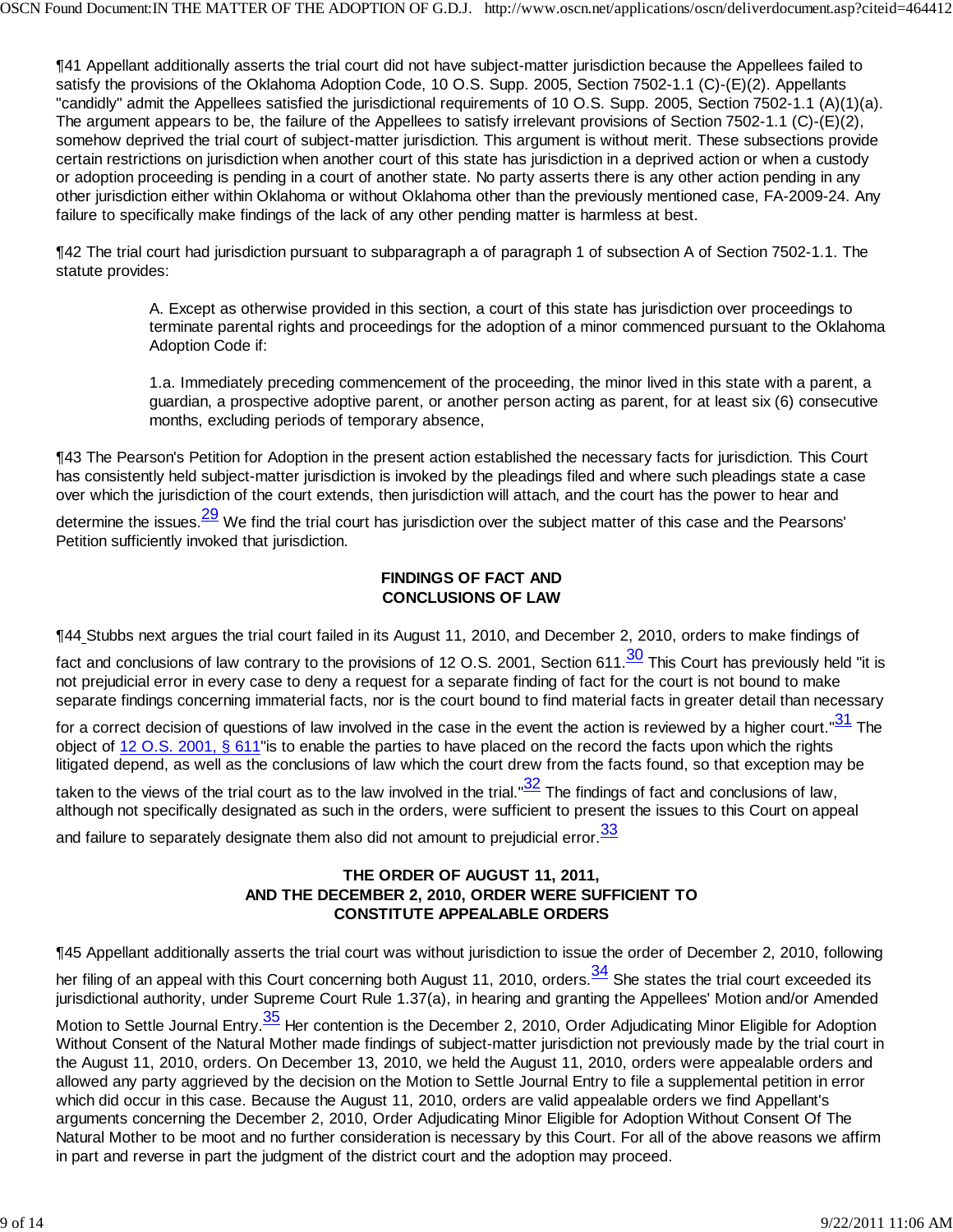# **JUDGMENT OF THE DISTRICT COURT AFFIRMED IN PART; REVERSED IN PART; THE ADOPTION PROCESS MAY PROCEED**

# ¶46 **ALL JUSTICES CONCUR**

# **FOOTNOTES**

 $\frac{1}{1}$  10 O.S. Supp. 2007, § 7505-4.2 (B) & (H)

 $\frac{2}{3}$  Appellant claims the trial court erred in not transferring the case to tribal court. On March 16, 2009, Stubbs filed The Natural Mother's Motion Requesting Transfer to Tribal Court. Attached to her motion was an affidavit of Billye Leitka, an Indian Child Welfare Specialist for the Seminole Nation of Oklahoma. Billye stated the tribe had not requested a transfer but would be receptive if one was requested. Appellees responded citing §1911 of the ICWA which states "in the absence of good cause to the contrary, [state court] shall transfer such proceeding to the jurisdiction of the tribe, absent objection by either parent". A hearing was held on May 5, 2009. Billye Leitka testified via telephone and Brantley Jones, the natural father and son of Pearson, testified in person. Billye said it was her understanding that if a parent objects, the tribe would not accept a transfer. Brantley objected to the transfer. The trial court then correctly held that the federal law does not allow a transfer to tribal court if a parent objects to such transfer.

3 The Oklahoma Indian Child Welfare Act (10 O.S. §40, *et seq.);* Indian Child Welfare Act of 1978 (25 U.S.C. §§ 1901 *et seq.*).

 $\frac{4}{3}$  The FA 2009-24 case was filed by the Appellees in the same court on October 19, 2009, and sought an adoption without consent concerning a different timeline against the Appellant regarding G.D.J.

5 Transcript of the Proceedings held on March 10, 2010, page 11. The custody case is case number CV 2007-159 before the same court. The Answer Brief was corrected to note these criminal charges were not drug-related.

 $6$  August 21, 2007 - October 21, 2008 (relevant period) is the fourteen-month period prior to the filing of the Petition for Adoption which is used in evaluating adoption without consent cases pursuant to 10 O.S. Supp. 2007, § 7505-4.2.

 $\frac{7}{1}$  Transcript of the Proceedings held on March 10, 2010, page 137.

 $\frac{8}{3}$  CV 2006-335 was a case filed to determine custody of G.D.J. between Tessia Stubbs and Brantley Jones. Joint custody was awarded on October 18, 2006, and "no support" was ordered to be paid by either party to the other.

 $\frac{9}{2}$  Transcript of the Proceeding held on March 31, 2010, pages 142 and 157.

 $\frac{10}{10}$  Case No. 108,889.

 $11$  The correct citations are 10 O.S. Supp. 2007, Section 7505-4.2 (B) and (H) not 7507-4.2 (B) and (H).

 $12$  The second Petition in Error was assigned to Case No. 109,018.

 $\frac{13}{13}$  10 O.S. Supp. 2007, Section 7505-4.2(B)

 $\frac{14}{10}$  10 O.S. Supp. 2007, Section 7505-4.2(H).

 $\frac{15}{10}$  10 O.S. Supp. 2007, Section 7505-4.2(H)(3)(a) &(b).

 $\frac{16}{16}$  Transcript of the Proceeding held on March 31, 2010. Stubbs testified during the relevant period she was a certified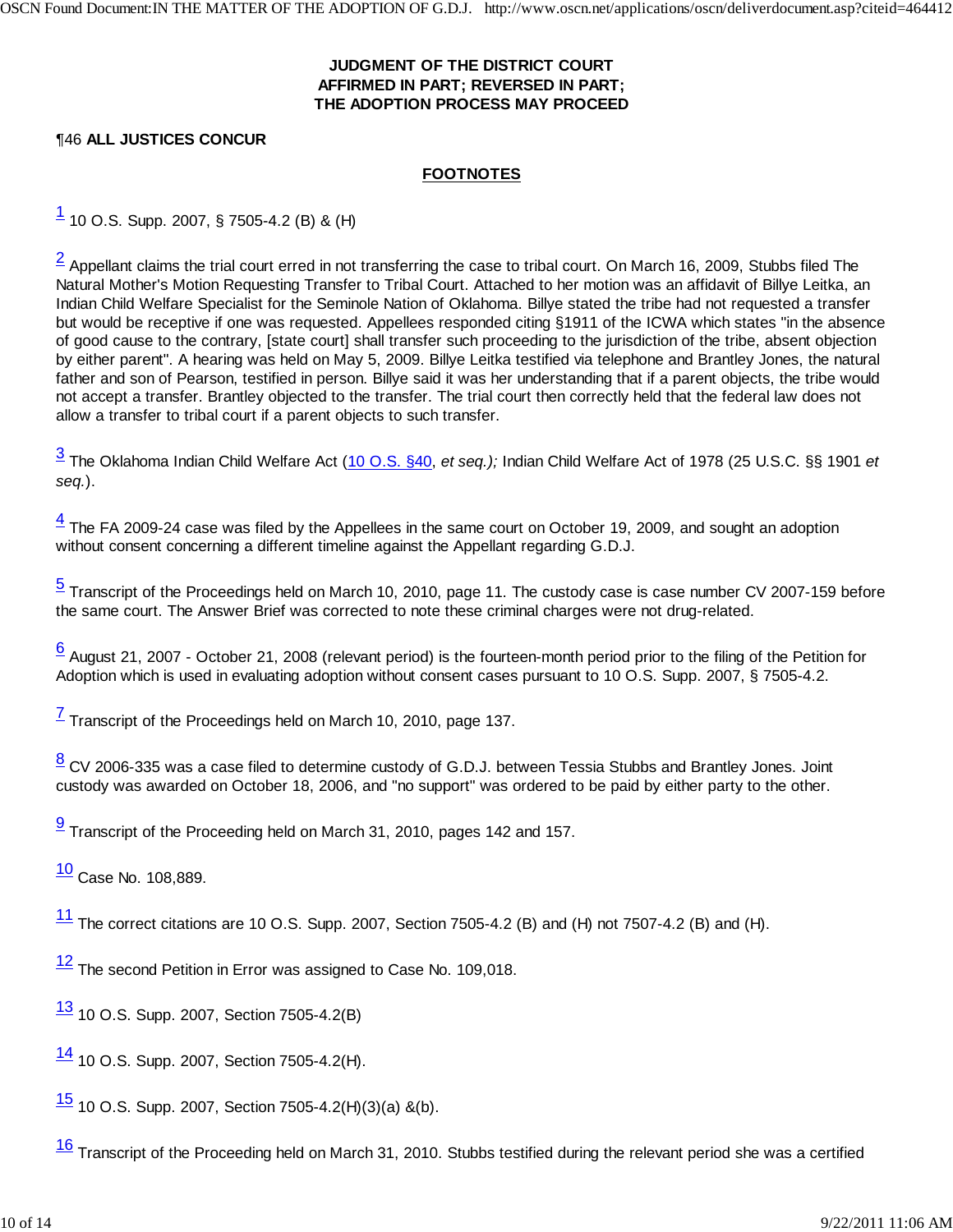nursing assistant. *Id*. at page 163. She was employed for a little over a month but lost her CNA job when she was charged with possession of a controlled dangerous substance. She testified she may have had other jobs during the relevant period and was able to work. *Id.* at page 164. Further she said she had money she used to buy illegal drugs *Id.* at page 166. She also testified her living expenses were paid by her parents and her father would give her money periodically. *Id.* at pages 164-165.

17 Case No. CV 2007-159, Jackson County, Oklahoma.

18 Kiowa County Health Department Taberculin Skin Test (TST) Screening Health Certificate (Petitioner's Exhibit 21).

 $\frac{19}{12}$  Transcript of the April 14, 2010, hearing at pages 14-15.

 $\frac{20}{10}$  The thirteen were total contacts including Stubbs' visitation of G.D.J. and telephone contact. The months where the court found that there was no contact were, November 2007, April 2008, and June through October 2008. Respondent's Exhibit 11 (marked Defendant's Exhibit 11) indicated she didn't call in April 2008, because she was in jail in Greer County. Two of these months, July and August 2008, visitation was denied. In July 2008, Stubbs asked to see G.D.J. before she went into drug rehabilitation treatment. Pearson refused because she wanted proof Stubbs was not at risk of exposing G.D.J. to tuberculosis. In August, 2008, Stubbs asked Pearson to bring G.D.J. to the drug rehabilitation center. Pearson refused because she didn't think it was a good environment for G.D.J. and would be confusing for him. Later that same month Pearson set up visitation but Stubbs cancelled it.

 $\frac{21}{1}$  The warrants were in the following cases: District Court of Greer County, Oklahoma, Case No. CM 2007-00155 and CM 2007-00113; Municipal Criminal Court of the City of Norman, Oklahoma, Case No. 2007-02132.

 $\frac{22}{1}$  An appeal of a judgment, decree, or appealable order must be commenced by filing a petition in error with the Clerk of Supreme Court of Oklahoma within thirty (30) days from the date of such judgment, decree, or appealable order. 12 O.S. Supp. 2002, § 990A.

 $\frac{23}{18}$  HB 2829 (1998), 2nd Regular Session of the Forty-Sixth Legislature; 1998 Okla.Sess.Laws c. 415, § 20. The predecessor to this language is found in 10 O.S. Supp. 1975, § 60.7, which was repealed in 1997, Okla.Sess.Laws, ch. 366, § 60.

 $\frac{24}{1}$  "B. A hearing on an application for adoption without consent or an application to terminate parental rights cannot be combined with the hearing on the application for a final decree of adoption. For good cause shown, a hearing on the application for a final decree of adoption may be heard as early as the same day as a hearing on an application to terminate parental rights, without prejudice to the rights of any parties to appeal from the order terminating parental rights."

<sup>25</sup> This Court and subsequent opinions of different Divisions of the Oklahoma Court of Civil Appeals have found a hearing on the eligibility for an adoption without consent does not affect a termination of parental rights. Also see, the concurring opinion of Lavender, J., with whom Opala, J., joins, upholding the decision in *Merrell*; *In the Matter of the Adoption of K.D.K,* 1997 OK 69*,* 940 P.2d 216*.* The Court of Civil Appeals in *Adoption of D.R.W.*, 1994 OK CIV APP 10*(Div. III),* 875 P.2d 433, found that "[h]owever, obviously, in a consentless adoption the parent-child bond is materially altered. We fail to see a material distinction where the child's rights are considered." *Id. at* ¶*7, pg. 435.* This same Division, (Division III), later agreed with this Court's holding in *Merrell v. Merrell*, 1985 OK 107*,* 712 P.2d 35, that "an order determining a child eligible for adoption without consent of a parent does not result in a termination of that parent's parental rights." *In the Matter of the Adoption of R.L.A.*, 2006 OK CIV APP 138*¶23,* 147 P.3d 306*, 311.* This same court went further and said "we need not determine, at this time, whether such an order, or even a final order for adoption is a 'termination of parental rights' as contemplated by 25 U.S.C. §1912(d) and §1912 (f)." *R.L.A.* also held the only reasonable interpretation of 25 U.S.C. § 1912(f) is the "beyond a reasonable doubt" standard of proof only applies to the specific issues in that section. *Id. at ¶14, page 310.* In 2008, Division I of the Oklahoma Court of Civil Appeals agreed with *R.L.A.*in that the heightened standard of proof, only applies to the factual determination required by 25 U.S.C. § 1912(f) to be made in ICWA termination cases and the state law mandated burden of proof of "clear and convincing evidence" applies to all other state law requirements for termination. *In the Matter of J.S.*, 2008 OK CIV APP 15*, ¶4,* 177 P.3d 590*, 591.* We agree with those findings.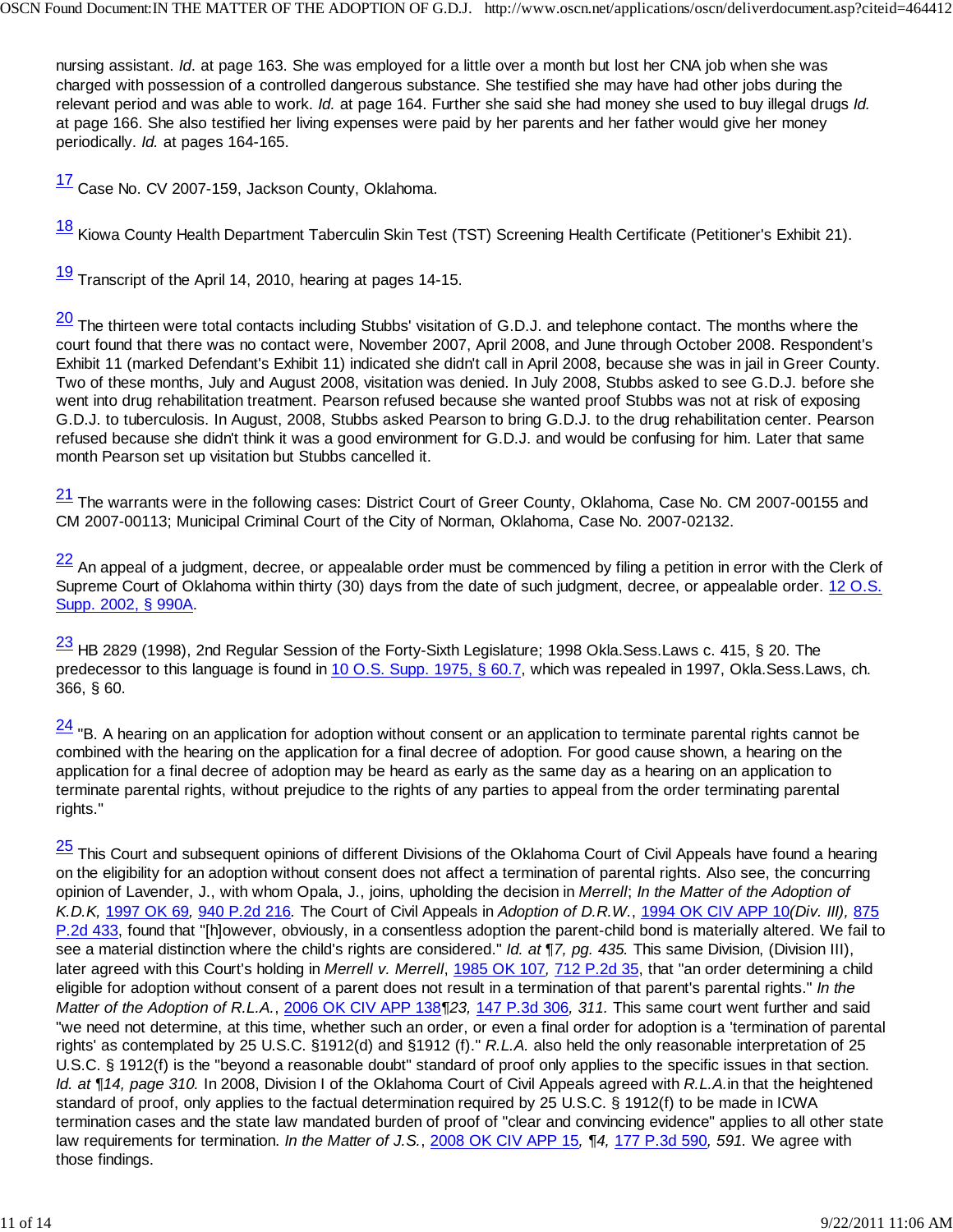26 Appellant's Exhibit 12 (entitled Defendant's Exhibit 12).

 $\frac{27}{1}$  Stubbs filed a Motion to Dismiss in FA 2008-24 on November 19, 2009. A hearing on the Motion to Dismiss was had on December 16, 2009, and the trial court denied the motion in an Order entered December 18, 2009.

 $\frac{28}{11}$  It should be noted the trial court granted a default order on the application to adjudicate minor eligible for adoption without consent in FA-2009-24 prior to the trial court granting the orders in the present case now on appeal. No appeal was taken from the order entered in FA-2009-24.

<sup>29</sup> *In Re: A.N.O., A Minor Child,* 2004 OK 33*, ¶9,* 91 P.3d 646*, 649*; *State ex rel. Turpen v. A 1977 Chevrolet Pickup Truck*, 1988 OK 38*,* 753 P.2d 1356; *Flick v. Crouch*, 1967 OK 131*,* 434 P.2d 256; and *Metzger v. Turner*, 1945 OK 149*,* 158 P.2d 701*.*

30 Title 12 O.S. 2001, § 611. "Upon the trial of questions of fact by the court, it shall not be necessary for the court to state its findings, except generally, for the plaintiff or defendant, unless one of the parties request it, with the view of excepting to the decision of the court upon the questions of law involved in the trial; in which case the court shall state, in writing, the findings of fact found, separately from the conclusions of law." Stubbs timely made a written request for findings of fact and conclusions of law prior to the trial. She also made an oral and timely motion requesting findings of fact and conclusions of law for the decisions to be rendered on the Appellees' Motion and Amended Motion to Settle Journal Entry, Transcript of the Proceedings on November 29, 2010, page 1, lines 22-25; page 2, lines 1-3. The trial court declined to make further findings of fact and conclusions of law in its Order of December 2, 2010. See ¶ 15 of this opinion.

<sup>31</sup> *Davis v. School Dist. No. D-14, LeFlore County*,1981 OK 24*, ¶5,* 625 P.2d 630*, 632; Tulsledo Oil Company v. State*, 1963 OK 233*, ¶17,* 386 P.2d 161*, 165*; *Reed v. Richards & Conover Hardware Co*, 1941 OK 21*, ¶6,* 110 P.2d 603*, 604*; *Mistletoe Express Service v. United Parcel service, Inc.*, 1983 OK 27*, ¶3,* 674 P.2d 1*, 3*.

<sup>32</sup> *Messinger v. Messinger,* 1958 OK 296*, ¶5,* 341 P.2d 601*, 604*; *Mistletoe*, *Id*.

33 Although Court of Civil Appeals opinions are not precedential unless approved for publication by the Supreme Court, see, 20 O.S. 2001, § 30.5 and Rule 1.200(c)(2), Oklahoma Supreme Court Rules, 12 O.S. 2001, Ch. 15, App.1, we agree with the findings of the Court of Civil Appeals in *Newell v. Nash*, 1994 OK CIV APP 143*, ¶16,* 889 P.2d 345*, 349*, that without a showing of a benefit or prejudice to either party, prejudicial error will not be found merely because the conclusions of law are not so identified nor separated from the findings of fact. As in *Newell*, the trial court separately numbered and stated each finding/conclusion.

34 Stubbs filed her Petition in Error in case number 108,889 on November 5, 2010. The final Order Adjudicating Minor Eligible for Adoption Without Consent of the Natural Mother was filed on December 2, 2010. On August 11, 2010, the trial court had issued an Order Addressing Failure to Support and an Order Addressing Failure to Maintain Relationship. The trial court stated in another December 2, 2010, Order that found the August orders were erroneously entitled "orders"and were actually the findings of fact and conclusions of law requested by the natural mother. See ¶ 15 of this opinion. Appellees' filed with this Court a Motion to Dismiss Appeal on November 12, 2010. This Court issued an Order on December 13, 2010, finding the August 11, 2010, orders were final appealable orders determining the minor child could be adopted without the consent of the mother. We further stated a party may file a Supplemental Petition in Error if they are aggrieved by any order filed by the trial judge which decides the Appellees' Motion to Settle Journal Entry. Stubbs subsequently filed a Supplemental Petition in Error and a Petition in Error (case no. 109,018) on December 16, 2010. The two appeals were consolidated on December 21, 2010.

35 Rule1.37, Oklahoma Supreme Court Rules, 12 O.S. 2001, Ch. 15, App.1.

### (a) Trial Court Jurisdiction.

After a petition in error has been filed, the trial court retains jurisdiction in the case for the following purposes:

(1) To facilitate the completion of the record and allocate the costs of its preparation.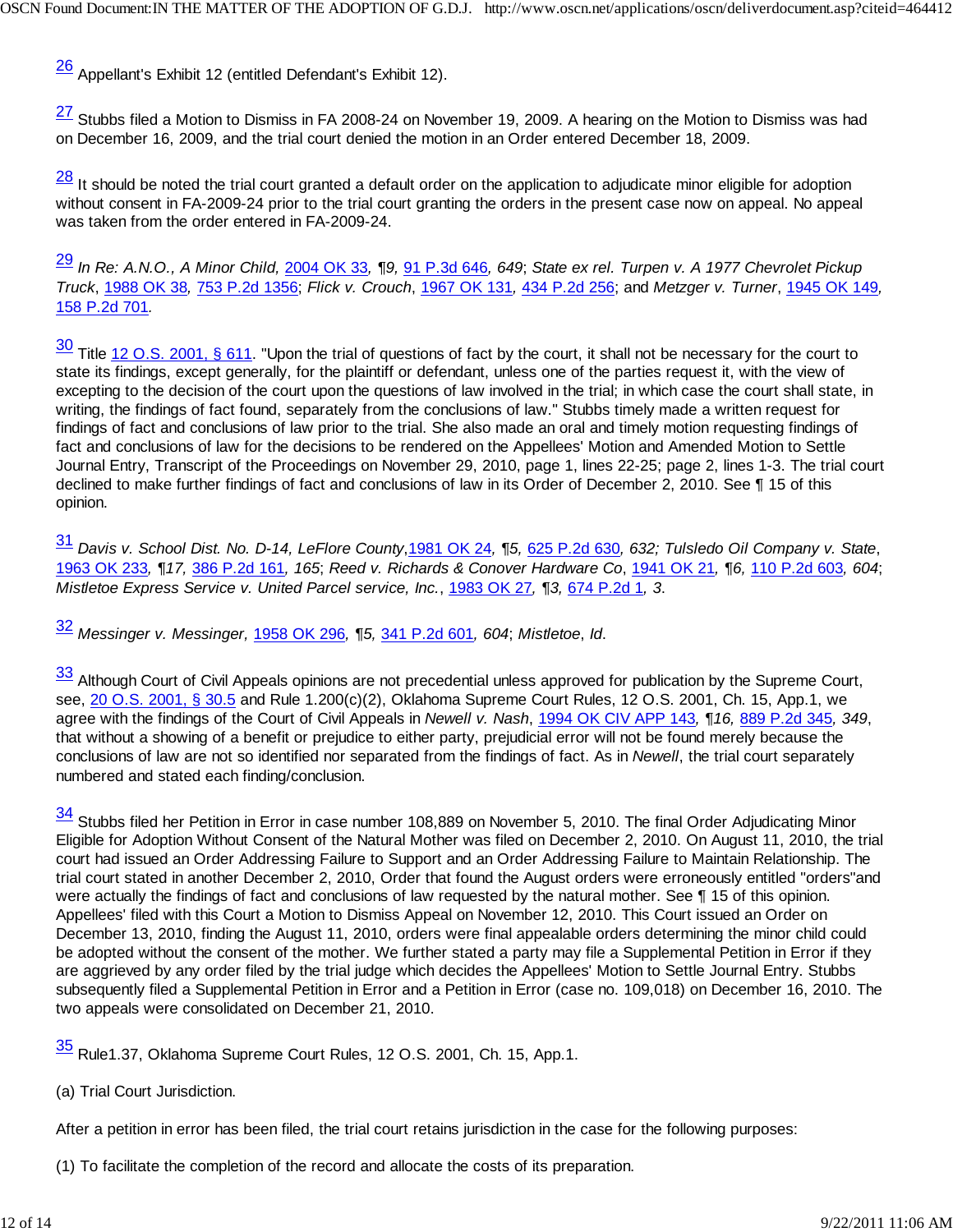(2) To grant or modify orders in regard to custody, guardianship, support, and maintenance.

(3) To decide motions for a new trial which assert grounds that are provided by  $12$  O.S.1991 § 655 or a motion or petition for relief on grounds provided for by 12 O.S.1991 § 1031 and 12 O.S.Supp.1993 § 1031.1.

(4) To decide motions in regard to staying the enforcement of judgments, decrees or final orders or of interlocutory orders appealable by right, whether subject to stay of enforcement as a matter of statutory right, or subject to a discretionary stay order.

(5) In matrimonial litigation, to award attorney's fees for services rendered or to be rendered in connection with the appeal, to award alimony pending the appeal or to issue orders affecting the custody of children or the property of the parties pending the appeal. Jones v. Jones, 612 P.2d 266 (Okla.1980).

(6) To change the status of a litigant from that of next friend to guardian ad litem, or to appoint an attorney for such litigant and to impound funds that are in dispute.

(7) To take action with respect to any issue collateral to a pending appeal.

(8) To determine any matter ordered by the Supreme Court.

(9) To determine any issue whose resolution pending appeal is explicitly authorized by law.

(10) When the parties to a cause pending on appeal or on certiorari have agreed to a settlement of the claim and their agreement requires the trial court's approval, the parties may file in the Supreme Court a joint motion (a) for an order staying further proceedings for a period to be specified and (b) for leave to proceed before the trial court to secure approval of the settlement. If settlement is approved, a certified copy of the trial court's order attached to a joint motion should then be brought in this court for dismissal of the appeal or certiorari.

An approved settlement need not and shall not be submitted for this court's review in the pending appeal. If a dispute should arise over the correctness of the trial court's settlement approval or over any of its terms, and corrective relief be sought, it must be by a timely-perfected appeal form (sic) the trial court's order that resolved the parties' settlement dispute. Goldman v. Goldman, 883 P.2d 164 (Okla.1994)...

# *Citationizer© Summary of Documents Citing This Document*

#### **Cite Name Level** None Found. *Citationizer: Table of Authority*

| Cite Name                                                      | Level                                                 |                  |  |  |
|----------------------------------------------------------------|-------------------------------------------------------|------------------|--|--|
| <b>Oklahoma Court of Civil Appeals Cases</b>                   |                                                       |                  |  |  |
| Cite                                                           | Name                                                  | Level            |  |  |
| 1994 OK CIV APP 10, 875 P.2d 433,<br>65 OBJ 1984,              | Adoption of D.R.W., Matter of                         | <b>Discussed</b> |  |  |
| 1994 OK CIV APP 143, 889 P.2d 345,<br>66 OBJ 114,              | Newell v. Nash                                        | <b>Discussed</b> |  |  |
| 2006 OK CIV APP 138, 147 P.3d 306,                             | IN THE MATTER OF THE ADOPTION OF R.L.A.               | <b>Discussed</b> |  |  |
| 2008 OK CIV APP 15, 177 P.3d 590,                              | IN THE MATTER OF J.S.                                 | <b>Discussed</b> |  |  |
| <b>Oklahoma Supreme Court Cases</b>                            |                                                       |                  |  |  |
| Cite                                                           | Name                                                  | Level            |  |  |
| 1988 OK 38, 753 P.2d 1356, 59 OBJ<br>1081,                     | State ex rel. Turpen v. A 1977 Chevrolet Pickup Truck | <b>Discussed</b> |  |  |
| 1988 OK 119, 765 P.2d 1202, 59 OBJ<br>2935,                    | Slover v. Smith                                       | <b>Discussed</b> |  |  |
| 1994 OK 111, 883 P.2d 164, 65 OBJ<br>3918,                     | Goldman v. Goldman                                    | Cited            |  |  |
| 1997 OK 69, 940 P.2d 216, 68 OBJ<br>1861,                      | In the Matter of the Adoption of K.D.K.               | <b>Discussed</b> |  |  |
| 1945 OK 149, 158 P.2d 701, 195 Okla. METZGER v. TURNER<br>406, |                                                       | <b>Discussed</b> |  |  |